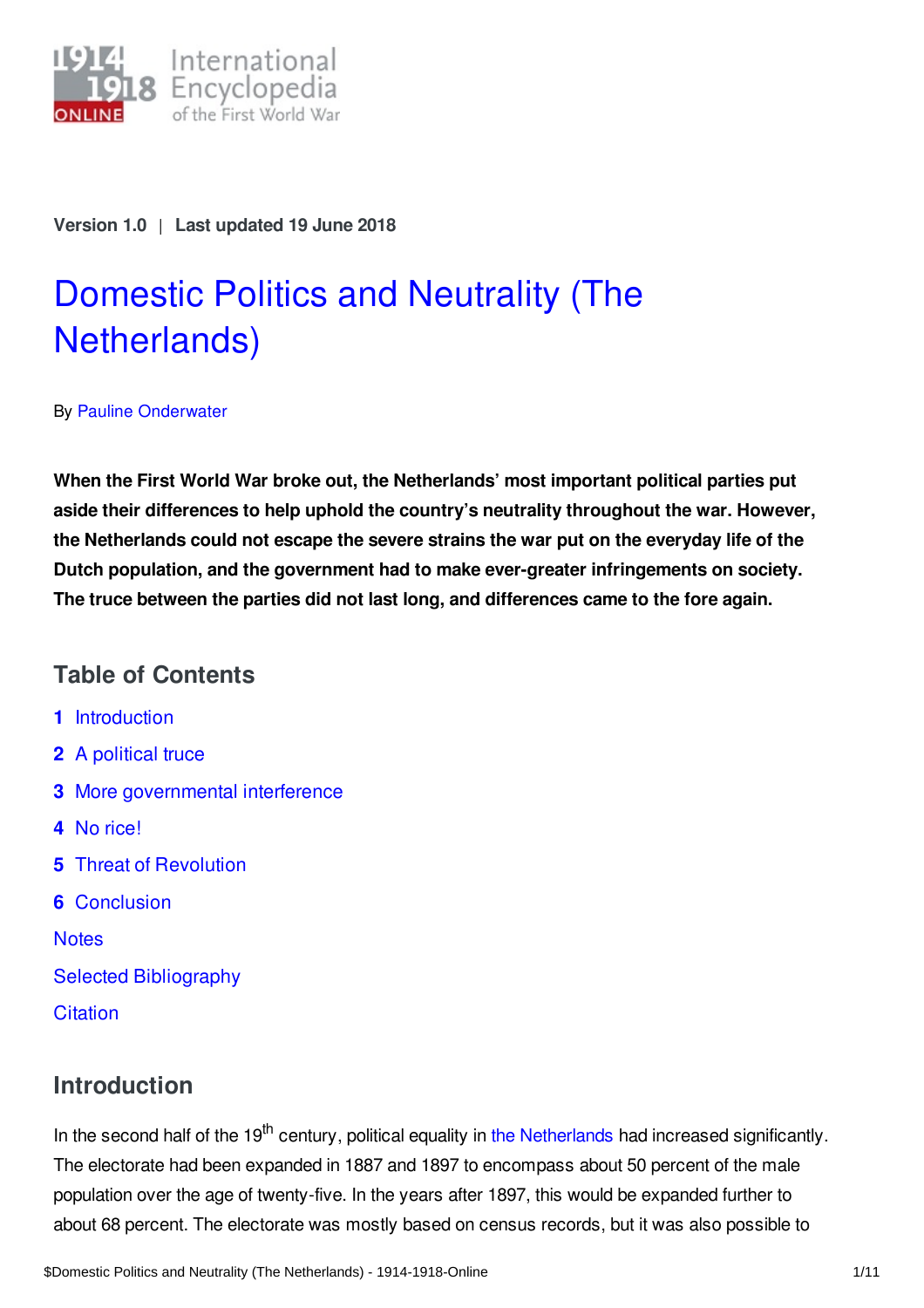apply for voting rights on the basis of certain diplomas. Women were excluded from voting. Members of the Lower House were elected at the district level by absolute majority.

<span id="page-1-1"></span>The 1913 elections failed to put a majority cabinet in place. The Lower House was comprised of 100 seats at the time, and the Christian right, with only forty-five seats, thus lost its parliamentary majority. The parties of the liberal left had combined forces and delivered a joint election program, yet with thirty-seven seats, they, too, fell short of a majority. For the first time, the Social Democratic Workers' Party (*Sociaal-Democratische Arbeiders Partij*, SDAP) was invited to join the government, after winning eighteen seats. It declined the invitation, however, because it did not deem this in the interest of the proletariat.<sup>[\[1\]](#page-7-1)</sup> After strenuous negotiations had resulted in a deadlock and options seemed to have run out for a majority cabinet, P.W.A. *Cort van der Linden* [\(1846-1935\)](https://encyclopedia.1914-1918-online.net/index/names/134246284) was asked to form an extra-parliamentary cabinet. Cort van der Linden had been Minister of Justice in the Pierson cabinet of 1897-1901, and although he was a liberal, he considered political parties a hindrance to serving the public interest. Accepting the task requested of him, Cort van der Linden formed a minority cabinet unbound by party politics, which was to finally put two lingering matters to rest: the financial equalization for religious schools, which, until then, had not received any governmental subsidies, and the introduction of general suffrage.<sup>[\[2\]](#page-7-2)</sup>

# <span id="page-1-2"></span><span id="page-1-0"></span>**A political truce**

These constitutional changes had to be put on hold, however, when the First World War broke out. The Dutch States-General was immediately summoned in August 1914 to approve a number of military and economic laws. Cort van der Linden asked the States-General to lend its support to the government in this time of crisis, a call echoed by everyone who subsequently took the floor. In belligerent countries, the majority of socialists had rallied to fight what was everywhere depicted as a defensive war. In the Netherlands, socialists "only" had to support maintaining [neutrality](https://encyclopedia.1914-1918-online.net/article/neutrality), and so they did. As SDAP leader Pieter Jelles Troelstra [\(1860-1930\)](https://encyclopedia.1914-1918-online.net/index/names/122084926) declared during the deliberations in the Lower House, "In these severe circumstances, the national thought outweighs the national differences".<sup>[\[3\]](#page-7-3)</sup>

<span id="page-1-3"></span>The Dutch parties therefore entered into a "God's peace", in which political differences were put aside in order to devote all the country's strength to its defence. This was comparable to what happened in belligerent countries, and a similar language is even discernible: e.g. the German *[Burgfrieden](https://encyclopedia.1914-1918-online.net/article/burgfriedenunion_sacree)* ('*Ich kenne keine Parteien mehr, ich kenne nur noch Deutsche*') and the French *Union Sacrée*. Yet, in the months following the outbreak of the war, this truce revealed itself to be more symbolic than concrete, in contrast to the *Burgfrieden*, which lasted well into 1917.

<span id="page-1-4"></span>In the Netherlands, the first cracks in the peace appeared when Minister of Agriculture, Industry, and Trade Willem Treub [\(1858-1931\)](https://encyclopedia.1914-1918-online.net/index/names/138601100) proposed introducing new taxes to cover the costs of mobilisation, something which did not sit well with Troelstra.<sup>[\[4\]](#page-7-4)</sup> Eventually, Treub settled for a state loan in place of the tax, but it had become clear that political debates could and would not be suspended for the entire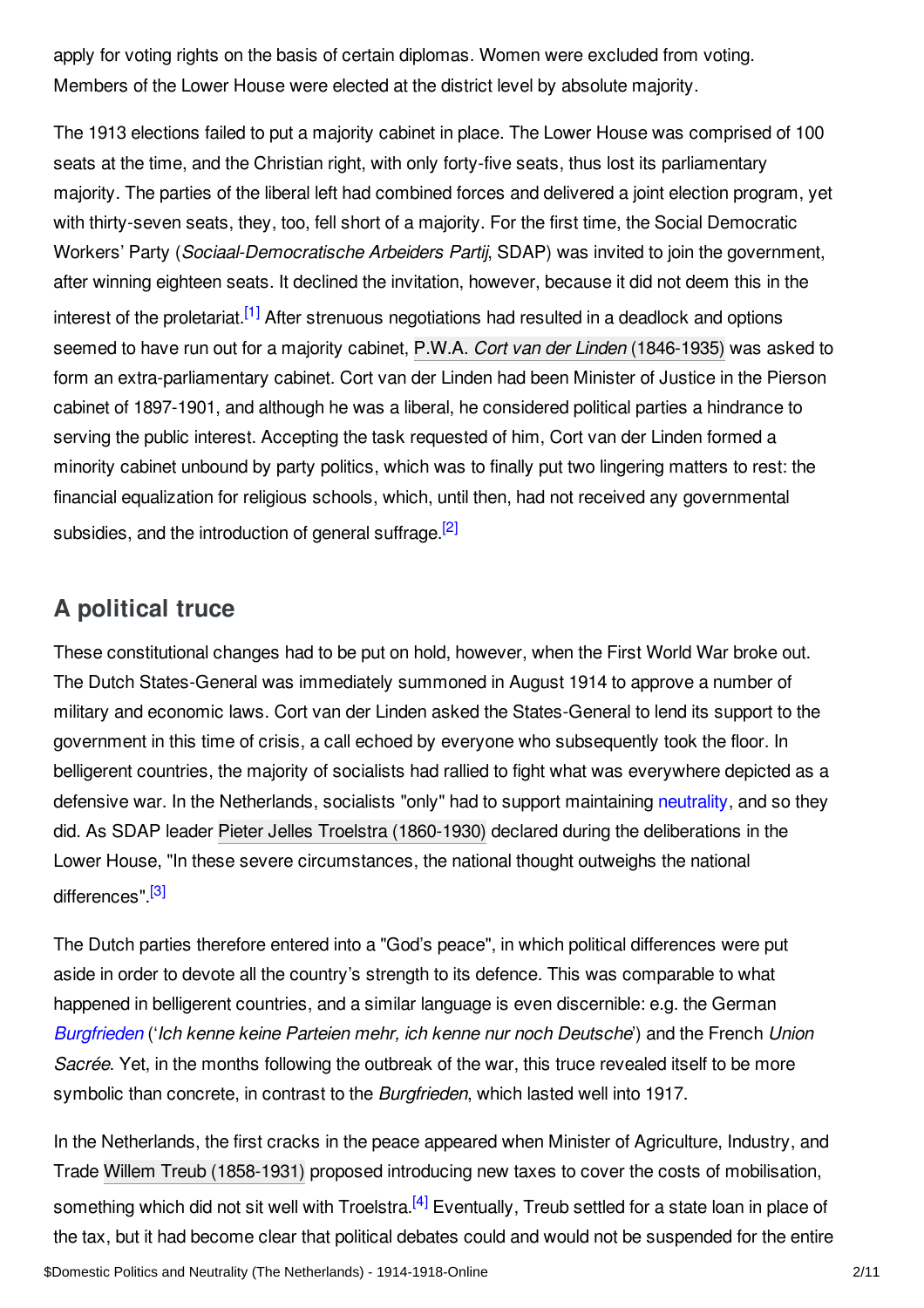war. The resumption of normal politics could not be put off forever. In September 1915, the government decided to resume its plans from before the war, such as the revisions to the constitution. [\[5\]](#page-7-5)

<span id="page-2-1"></span>Although the political parties, most notably the Social Democrats, were highly critical of governmental policy during the war, Cort van der Linden was able to marginalise the power of the Houses in favour of the cabinet. At the beginning of the war, he had told the Lower House that the government would not be sharing potentially sensitive information on matters of foreign policy or mobilisation, because doing so might endanger Dutch neutrality. The parties in the Lower House did not seem to want to challenge this stance.<sup>[\[6\]](#page-7-6)</sup> Upholding neutrality was more important in the end than engaging in political disputes.

## <span id="page-2-2"></span><span id="page-2-0"></span>**More governmental interference**

<span id="page-2-4"></span><span id="page-2-3"></span>"To restore quiet and order and to instil trust,intervention was necessary. And thus we intervened", wrote Treub in 1917 on the start of the war in 1914.<sup>[\[7\]](#page-7-7)</sup> The government was not alone in feeling this necessity, he continued; it had even had to resist the population's desire for greater intervention.<sup>[\[8\]](#page-7-8)</sup> The government's role in society had already been growing in the years preceding the First World War, particularly in the larger cities. In the 1890s, a new phase of social politics had begun when the working hours of municipal employees were limited. This was first measure taken to protect healthy, adult workers.<sup>[\[9\]](#page-8-0)</sup> Other significant examples of governmental intervention from the pre-war years were the *Woningwet* (Housing Act) and the *Leerplichtwet* (Compulsory Education Act), both from 1901.

<span id="page-2-8"></span><span id="page-2-7"></span><span id="page-2-6"></span><span id="page-2-5"></span>Local governments had seemed more willing than the national government to experiment with social politics in the years leading up to the First World War. The national government, up until then reluctant to intervene in society too much, quickly abandoned this stance once the war broke out. Already in August 1914, several laws were passed that allowed the government to interfere in the economic life of the country. The *Levensmiddelenwet* (Food Act) allowed mayors to confiscate any products, materials, or domestic items in their municipality and sell them for a nationally-set maximum price.<sup>[\[10\]](#page-8-1)</sup> Another law allowed the government to prohibit certain goods from being exported, and the *Beurswet* (Stock Market Act) placed the stock market under governmental control.<sup>[\[11\]](#page-8-2)</sup> Most of Treub's measures were meant to benefit consumers rather than producers, yet it was also important to find a balance between the internal market and exports. The Dutch agriculture sector had depended on the world market before the war, and for meat and dairy products, the domestic market had simply become too small.<sup>[\[12\]](#page-8-3)</sup> Treub soon permitted several exemptions from the trade bans, and the Dutch export of agricultural goods and fish soared in the first years of the war. These rising exports, however, often resulted in shortages in the Dutch market. There has not been enough research yet to support the claim that, as has been shown for Germany, the war widened the divide between the (producing) countryside and the (consuming) cities, but it is safe to \$Domestic Politics and Neutrality (The Netherlands) - 1914-1918-Online 3/11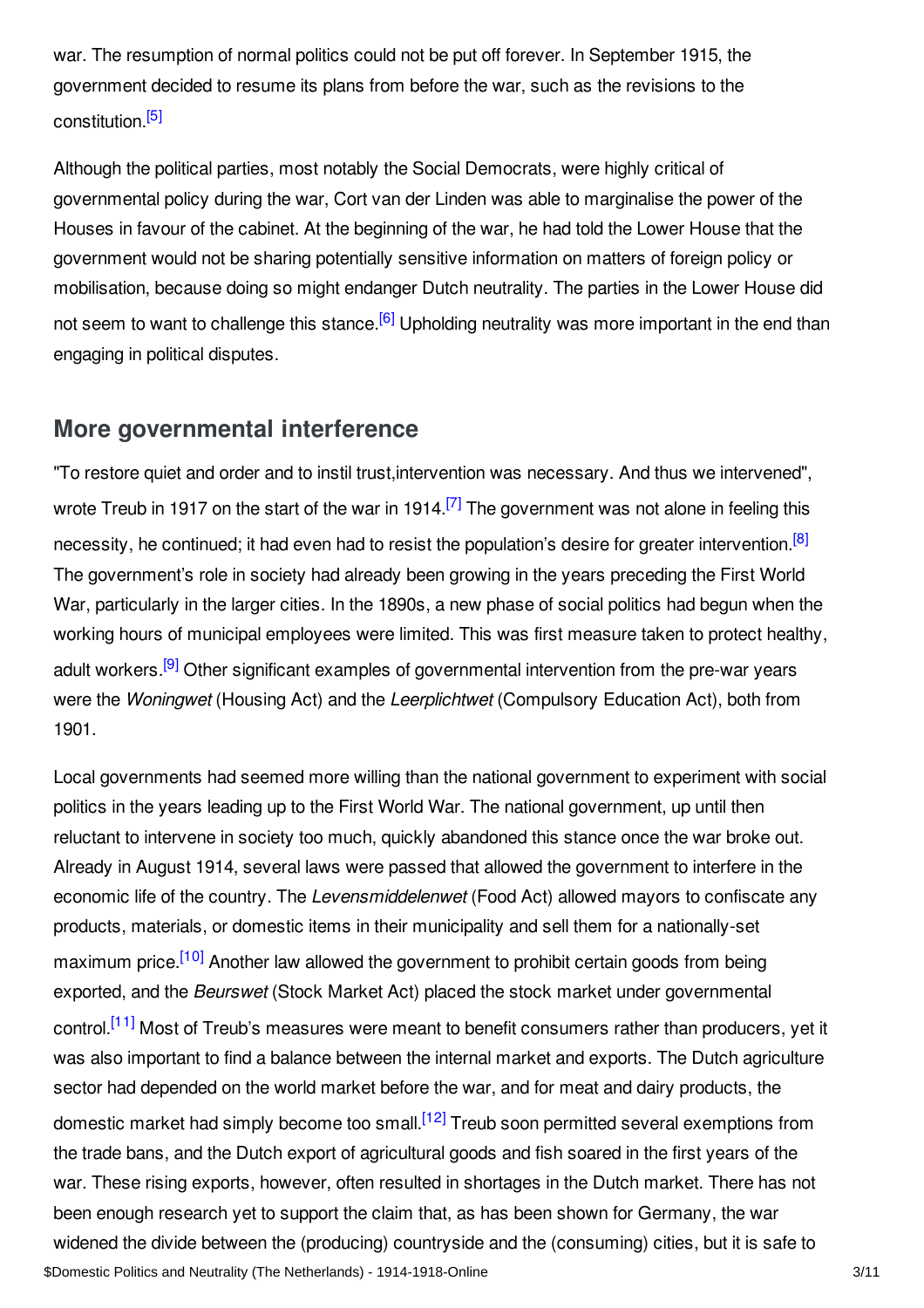<span id="page-3-0"></span>say relations were strained. The rural [population](https://encyclopedia.1914-1918-online.net/article/rural_society) was highly critical of Treub's measures and felt that it was being treated unfairly.<sup>[\[13\]](#page-8-4)</sup>

<span id="page-3-1"></span>In the meantime, local relief committees were founded in several municipalities, mostly thanks to private, middle-class initiatives. These committees were expressly intended to address the needs of people suffering as a result of the mobilisation, and not those of the "real", structural poor, who would still have to rely on municipal relief.<sup>[\[14\]](#page-8-5)</sup> This is an interesting distinction, because poor relief had always been considered "society's work", and while this attitude persisted in the case of the "real" poor, war relief seemed to be considered more of a governmental affair. As early as 10 August 1914, the National Relief Committee was founded to oversee the local committees. Members of the national committee included representatives from the four largest trade unions, the national Unemployment Council, the National Women's Council, the Society for Industry, and several agricultural organisations.<sup>[\[15\]](#page-8-6)</sup>

<span id="page-3-2"></span>Most of the crisis measures in the Netherlands were an interesting mixture of public and private initiatives. The government saw more and more need to intervene in society, but simultaneously wished to delegate certain activities to private initiatives. The most notable example of this was the creation of the Nederlandsche Overzee Trustmaatschappij ([Netherlands](https://encyclopedia.1914-1918-online.net/article/netherlands_overseas_trust_not) Overseas Trust, or NOT), an organisation that could negotiate with the warring parties about trade quotas and restrictions. Although officially a private organisation, it did enjoy (silent) governmental support, and belligerent countries considered it as something of an extension of the Dutch government. The NOT allowed the government to indirectly keep the economy going while preserving Dutch neutrality.<sup>[\[16\]](#page-8-7)</sup> The National Relief Committee was a private initiative as well, but as it was involved in the execution of several laws, it was also a curious instance of public work in private hands. Furthermore, because it delegated much of its authority to local committees, these became quite powerful.<sup>[\[17\]](#page-8-8)</sup>

<span id="page-3-4"></span><span id="page-3-3"></span>Indeed, local authorities were instrumental in the increasing governmental intervention in society. Already before the war, local governments had been more likely to intervene than the national one, and this situation only intensified during the war. Especially when it came to combatting unemployment, which varied greatly by region, municipalities took a myriad of measures. Many municipalities established employment offices and offered loans to companies in financial trouble.<sup>[\[18\]](#page-8-9)</sup>

<span id="page-3-5"></span>Food supply represented the greatest challenge for both local and national governments during the war. The Netherlands was highly dependent on grain imports, especially from the [United](https://encyclopedia.1914-1918-online.net/article/united_states_of_america) States, and the British [blockade](https://encyclopedia.1914-1918-online.net/article/naval_blockade_of_germany) made the access to grain far from certain. Consequently, bread became a problem. Municipalities used the *Levensmiddelenwet* to confiscate rye and wheat, and often prohibited the baking of white bread because it required more wheat than brown bread. In 1915, a distribution system was set up for several food products.<sup>[\[19\]](#page-8-10)</sup> Most of the national government's measures were executed by local authorities.

<span id="page-3-6"></span>In the last years of the war, scarcity increased as the belligerent countries made ever more severe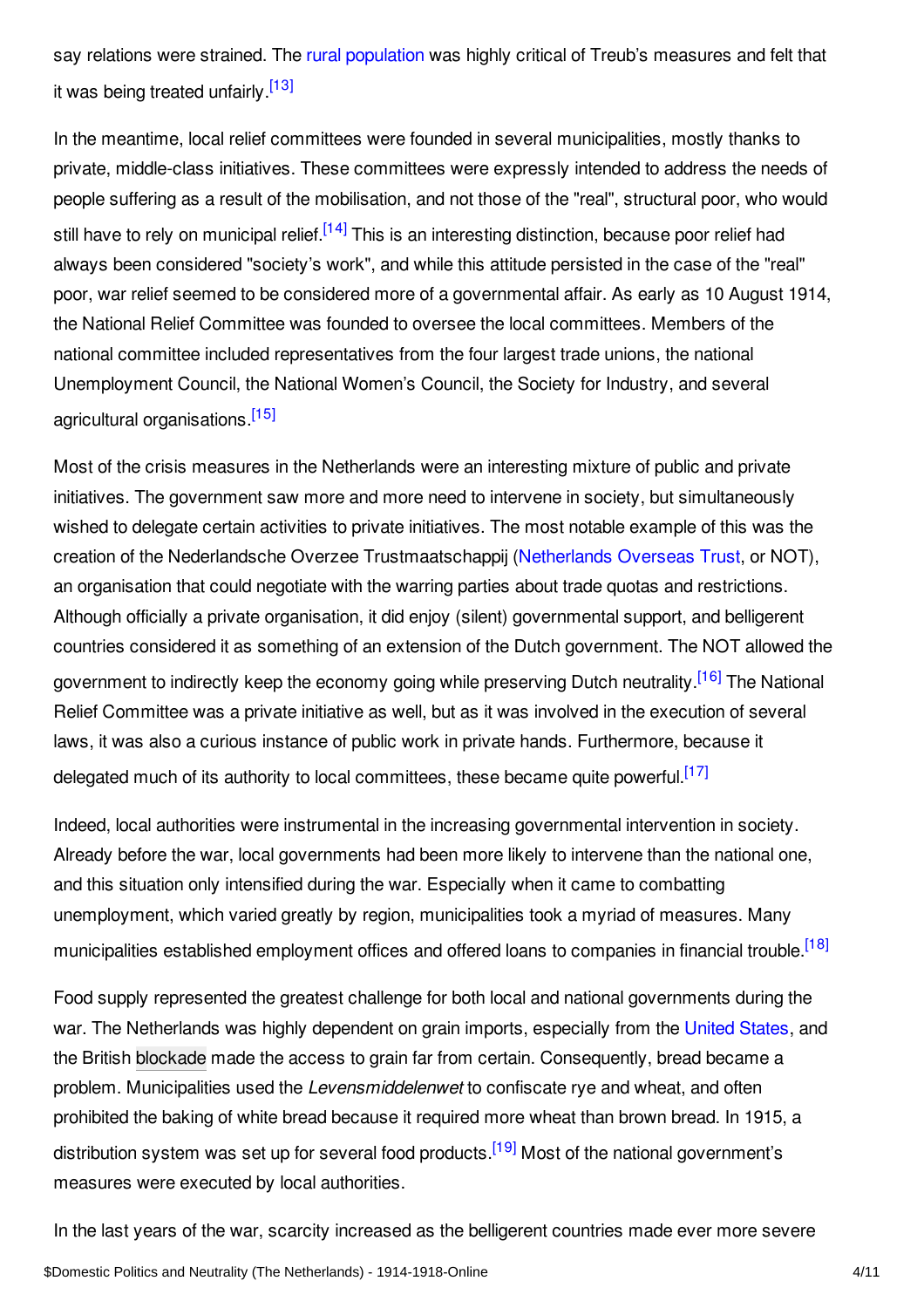demands on trade, demanding, for instance, Dutch goods in exchange for imports. This sometimes led to shortages of certain goods for the Dutch population. In 1916, the *Distributiewet* (Distribution Act) attempted to achieve a more equal distribution of goods. In 1915, Treub's successor, Folkert Posthuma (1874-1943), had already founded a Central [Administration](https://encyclopedia.1914-1918-online.net/index/names/126663661) Office for the Distribution of Foods, but as a separate organisation was founded for almost every food product, state control was severely hampered. The new law sought to tighten governmental control in this respect.<sup>[\[20\]](#page-8-11)</sup>

## <span id="page-4-1"></span><span id="page-4-0"></span>**No rice!**

From 1917 onwards, scarcity became so pronounced that the government turned from distribution and price control to rationing. The more austere the shortages and government's measures became, the more discontent grew among the Dutch population. The publicist C.K. Elout [\(1870-1947\)](https://encyclopedia.1914-1918-online.net/index/names/172062128) commented after the war that every sense of solidarity disappeared, to be replaced by egotism, distrust, and bitter criticism of the government: "The stomach was the only body part where the

<span id="page-4-2"></span>Dutchman was hit by the war; and now that stomach started to dominate the brain."<sup>[\[21\]](#page-8-12)</sup> Minister Posthuma's policy was criticised particularly harshly by the public and the press. People did not want to eat brown bread instead of white, and they did not want to sit in unheated buildings, as they did in 1917 when coal became so scarce that schools closed in the afternoon. But the potato shortages were most upsetting, and even became symbolic for all complaints about scarcity. In 1917, things came to a head in Amsterdam with the so-called Potato Riots. Though they remain the best-known protests of the country's wartime protests, the Potato Riots were not the only disturbances; especially in 1917 and 1918, there were several strikes and large demonstrations against government policies.

Potatoes, a staple food in the Netherlands, continued to pose problems, because much of the supply had to be exported to Germany, among other countries, in exchange for coal. Even when there were enough potatoes, their quality sometimes left much to be desired. The fact that, meanwhile, shiploads of potatoes were being sent to [Germany](https://encyclopedia.1914-1918-online.net/article/germany) and [Britain](https://encyclopedia.1914-1918-online.net/article/great_britain) was hard for the people to take. In the summer of 1917, matters came to a head. On 28 June, the supply of potatoes was sold out at nine in the morning. Women then proceeded to empty out an unguarded barge, and two days later, they did the same with several carriages that were being unloaded in the Rietlanden neighbourhood of Amsterdam, a port area with a largely lower-class population. On 2 July, the leader of the radical Socialist Democratic Party (SDP), D.J. Wijnkoop [\(1876-1941\)](https://encyclopedia.1914-1918-online.net/index/names/122813162), addressed a crowd on Dam Square, criticising the policies of both the national and the municipal governments. After that, a crowd plundered its way through the city; this activity was repeated for the next few days. Angry women marched to the office of acting mayor N.M.J. Jitta [\(1858-1940\)](https://encyclopedia.1914-1918-online.net/index/names/1055436189) and declared that if they tried to feed their husbands rice, they could count on a beating. The women's actions were soon complemented by strikes by male workers in several factories on 4 July. In the end, the municipal government felt compelled to ask the army to step in to help control the unrest. On 5 July, the police and army put down the riots. Nine people were killed and over 100 wounded during these violent outbursts.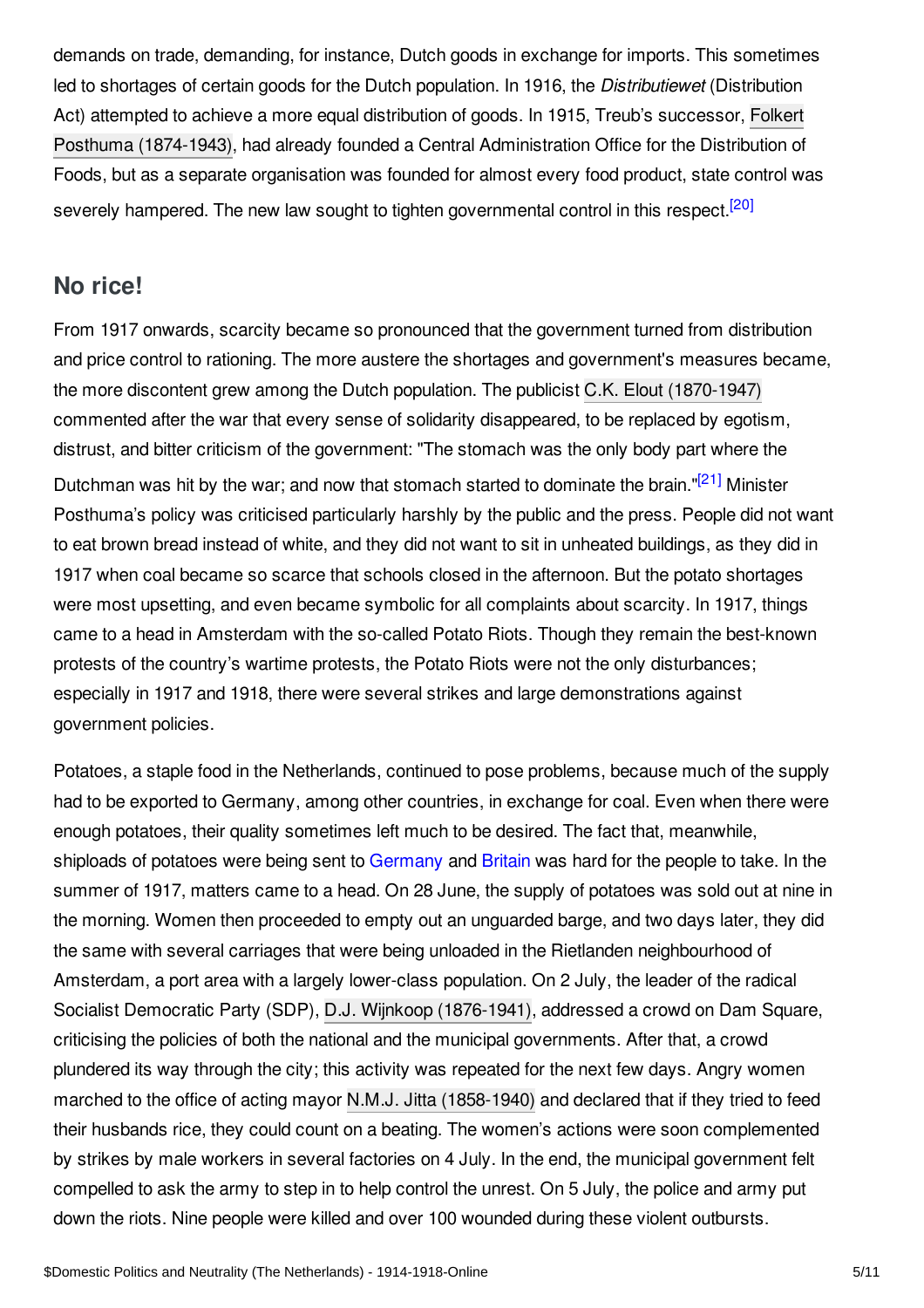Hunger and scarcity provided important impulses for the Potato Riots, but Amsterdam's women were also motivated by a sense of social injustice. Both the national and the municipal government were expected to provide at least a basic level of necessities. The mayor, however, shifted the blame entirely to the central government.

## <span id="page-5-0"></span>**Threat of Revolution**

<span id="page-5-1"></span>"At present, the workers' class in the Netherlands is taking the political power. It will have to constitute itself as a revolutionary power".<sup>[\[22\]](#page-8-13)</sup> Thus spoke SDAP leader Troelstra on Monday, 11 November 1918, and he echoed this claim in Parliament the following day. He was convinced that the time had come to overthrow the existing political system. Yet, his declaration of revolution would find its way into the history books as "Troelstra's mistake", because the radical changes he foresaw failed to materialize. He especially overestimated the role of the army, which had proven crucial in the German [revolution](https://encyclopedia.1914-1918-online.net/article/revolutions_germany). Fears of a Dutch revolution were stoked when riots broke out in the army barracks at the Harskamp on 25 October 1918, and later at other locations, prompted by dissatisfaction over food rations and the cancellation of leave. Even though these riots were no more severe than earlier disturbances during the years of mobilization, the great amount of attention given to them caused shock and unrest throughout the country.<sup>[\[23\]](#page-8-14)</sup> Troelstra was convinced that the army was no longer a reliable instrument for the government, and seemed to assume it would thus side with the SDAP, an assumption based largely on the German situation. Of course, the earlier strikes and demonstrations, and most notably the Potato Riots, had already shown that there was great discontent among the Dutch population, but Troelstra felt that the unrest in those last weeks of the war clearly indicated that the time for revolution had come. He thought the Netherlands would emulate the international course of events: "It is our responsibility to use this historical moment for the political elevation of the workers' class", he said.<sup>[\[24\]](#page-8-15)</sup>

<span id="page-5-5"></span><span id="page-5-4"></span><span id="page-5-3"></span><span id="page-5-2"></span>After Troelstra's revolutionary speech, the government, which also doubted the trustworthiness of the army and feared a possible revolution, decided to mobilize the Voluntary *Landstorm* Corps. On 13 November, Member of Parliament L.F. Duymaer Van Twist [\(1865-1961\)](https://encyclopedia.1914-1918-online.net/index/names/133827941) proposed founding a new loyal army corps; this gave rise to voluntary guard troops, and eventually the Special Voluntary *Landstorm* (BVL), which remained a force against internal left-wing unrest throughout the interwar years. On 14 November, the first train with some 600 Frisian volunteers arrived at The Hague.<sup>[\[25\]](#page-8-16)</sup> The anti-revolutionary movement quickly gained momentum, especially after the government announced rapid demobilisation and promised to improve the food situation. Several prominent SDAP members distanced themselves from their leader, and on 14 November, the SDAP faction suffered a clear defeat in the parliamentary debates. Since it had become clear that the army would not rise in opposition against the government, Troelstra had to admit that he had made a mistake in proclaiming revolution.<sup>[\[26\]](#page-9-1)</sup> Yet the revolution attempt had not been entirely without effect, since the government did issue a statement announcing plans for certain reforms. For instance, 1919 saw the introduction of the eight-hour workday.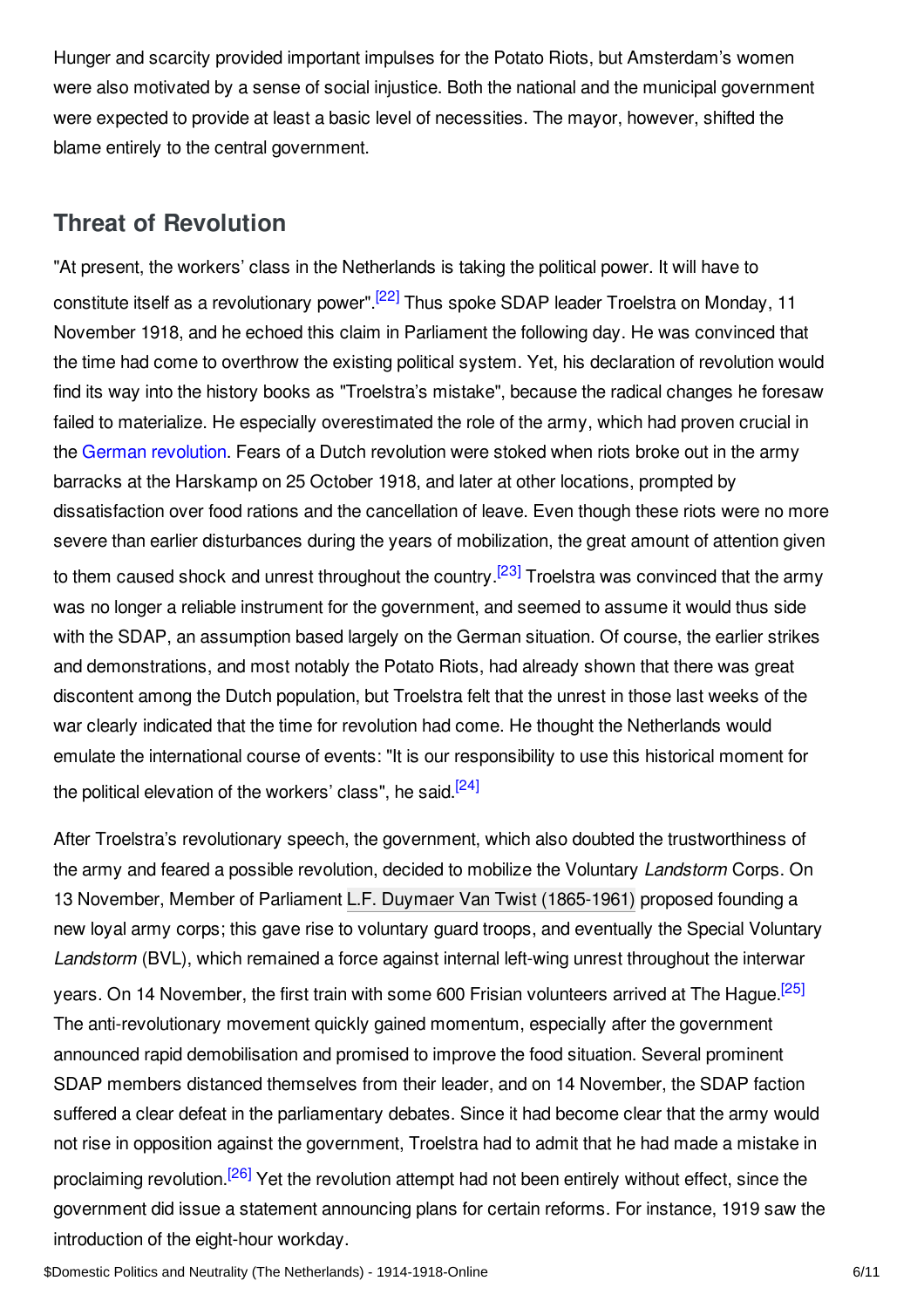<span id="page-6-1"></span>In an interview after the war, Cort van der Linden declared that he had had the foresight to take the sting out of the revolution before it had even begun: "Through this constitutional revision, the cause for revolution was already removed in an era in which there was no danger yet for revolution. The revision of the constitution, next to an idealistic-political justification, also had a factual necessity."<sup>[\[27\]](#page-9-2)</sup> He was referring to the so-called Pacification of 1917, in which both the "school struggle" (a highly idealistic political discussion about whether or not religious schools should have equal financial status to public schools) and the question of enfranchisement had been settled.

For a long time, this has been deemed one of the greatest successes in Dutch politics, the great example on which the entire polder model would later be based. Some remarks must be made in this respect, however. First of all, it should be kept in mind that terms such as equality had a very different meaning at the beginning of the 20<sup>th</sup> century. Women who fought for female suffrage, for instance, did not characterise their struggle in the terms of equality that we might assume. Women did not necessarily have to be equal to men, but had a maternal role to play in both the family and society as a whole. Feminists often spoke of expanding women's social and political role, arguing that under female guidance, something such as the Great War would never have happened. The way to achieve "spiritual maternity" was to get a greater say in society via suffrage.<sup>[\[28\]](#page-9-3)</sup>

<span id="page-6-2"></span>Secondly, the idea of the pacification as a watershed moment in Dutch politics has been downplayed by later historians as well. Even before the war, there had been several attempts to expand enfranchisement. The "school struggle" had also been more or less resolved before the war. The role of Cort van der Linden as the great "pacifier" has also been somewhat reconsidered. His biographer did not find evidence of any "trade-off" between right and left, although the prime minister did prefer back-door tactics, which of course were not recorded.<sup>[\[29\]](#page-9-4)</sup> Be that as it may, there were other politicians who played an equally important role in achieving the 1917 constitutional revision.

<span id="page-6-3"></span>Nevertheless, it cannot be denied that Dutch politics looked quite different after the war. Since Thorbecke's constitution of 1848, Dutch politics had been dominated by liberals, and most of the Dutch population did not consider politics of much importance. Of course, this had already started to change before the war with the establishment of political parties, who increasingly described issues in idealistic terms to gain grassroots support. After the war, this new way of doing politics really took flight. However, this was due more to the change of the electoral system from constituency-based to proportional representation, as specified in the 1917 constitutional reform.<sup>[\[30\]](#page-9-5)</sup> This, then, was the opportunity for new parties to be acknowledged for their contribution to society. Small parties were established on both the left and the right, and the SDAP especially expanded the reach of politics.

## <span id="page-6-4"></span><span id="page-6-0"></span>**Conclusion**

The question remains to what extent the First World War influenced these political changes. Many developments were merely a continuation from those started in the 19<sup>th</sup> century. It is nevertheless striking how much the Lower House accepted from the government. Cort van der Linden repeatedly \$Domestic Politics and Neutrality (The Netherlands) - 1914-1918-Online 7/11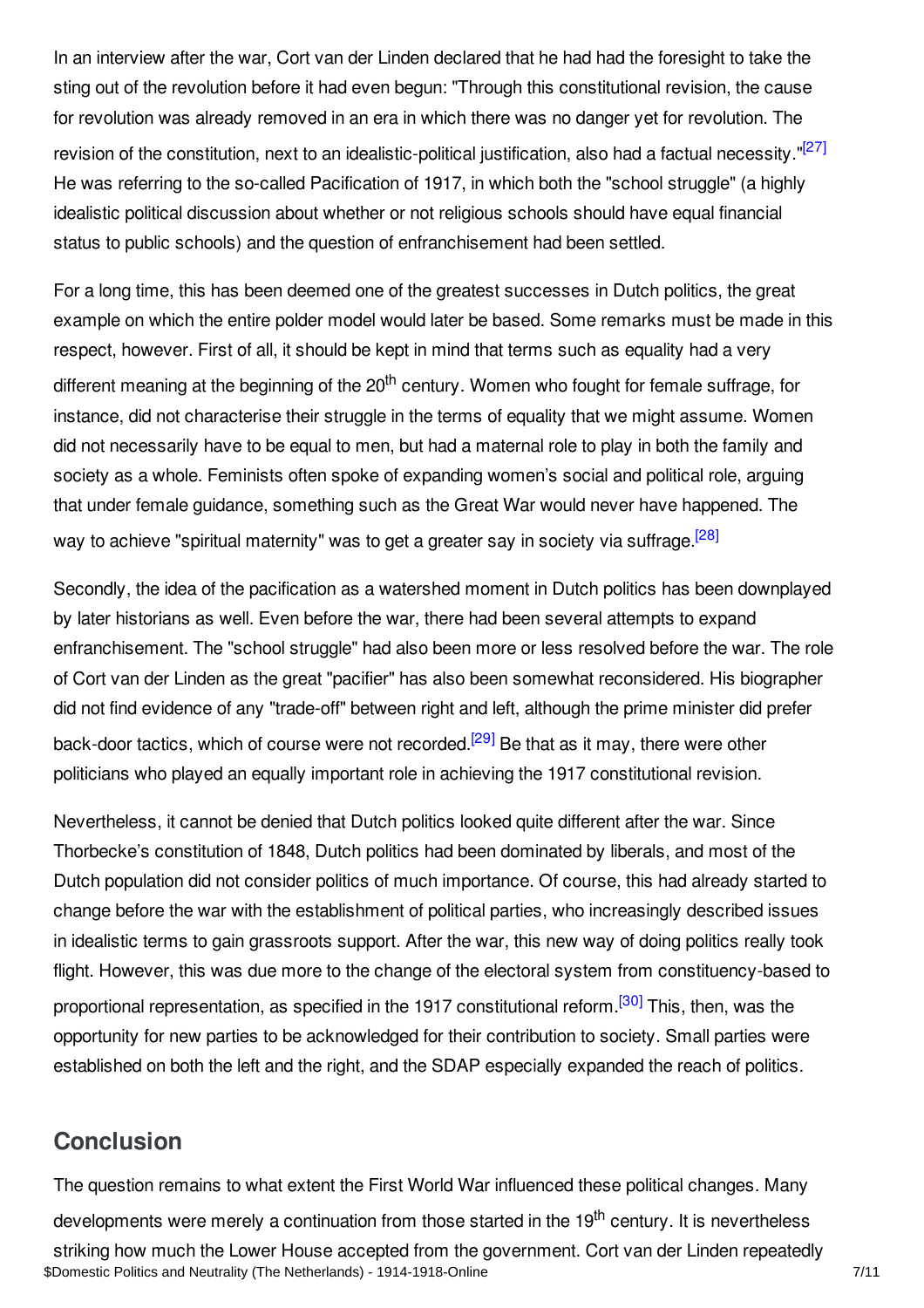pointed out how unfavourable any cabinet changes or crises would be during the war, even though belligerent countries themselves saw such changes.

Admittedly, the "God's peace" made by the most important political parties in August 1914 was only short-lived, and the socialists in particular became highly critical of governmental wartime measures. There was little understanding for the continuing mobilisation, and rationing and distribution measures were also highly criticised. Yet the government itself refused to expand on its policies in the name of upholding neutrality, and this was – astonishingly – accepted by the Houses.

While most political developments might have come about even without the war, the increasing intervention of the government in society did represent a clear break from pre-war views on the role of the state. Most of the crisis measures and organisations were quickly disbanded after the war, especially after the "revolution scare" of November 1918. Yet, some crucial steps had been taken towards changing the relationship between the state and its citizens. In times of crisis, citizens now increasingly looked upon the government to alleviate their troubles. With this, the first important steps towards the welfare state had thus been taken between 1914 and 1918.

Pauline Onderwater, University of Amsterdam

Section Editors: Samuël [Kruizinga;](https://encyclopedia.1914-1918-online.net/contributors/Samuel_Kruizinga) Wim [Klinkert](https://encyclopedia.1914-1918-online.net/contributors/Wim_Klinkert)

#### <span id="page-7-0"></span>**Notes**

- <span id="page-7-1"></span>1. [↑](#page-1-1) Moeyes, Paul: Buiten schot. Nederland tijdens de Eerste Wereldoorlog 1914-1918 [Out of range. The Netherlands during the First World War 1914-1918], Amsterdam 2014, p. 23.
- <span id="page-7-2"></span>2. [↑](#page-1-2) Hertog, Johan den: Cort van der Linden (1846-1935). Minister-president in oorlogstijd [Cort van der Linden (1846-1935). Prime minister in wartime. A political biography], Amsterdam 2007, p. 280.
- <span id="page-7-3"></span>3. [↑](#page-1-3) Cited in Moeyes, Buiten schot 2014, p. 77.
- <span id="page-7-4"></span>4. [↑](#page-1-4) Kruizinga, Samuël: Voorbij de Pacificatie. Het vechtkabinet van oorlogspremier Cort van der Linden (1913-1918) en de strijd om de volkswil, [Beyond the Pacification. Cort van der Linden's fight cabinet (1913-1918) and the struggle for the will of the people] in: Dam, Peter van / Turpijn, Jouke / Mellink, Bram (eds.): Onbehagen in de polder. Nederland in conflict sinds 1795 [Uneasiness in the polder. The Netherlands in conflicts since 1795], Amsterdam 2014, pp. 185-206, here pp. 188-189.
- <span id="page-7-5"></span>5. [↑](#page-2-1) Hertog, Cort van der Linden 2007, p. 312.
- <span id="page-7-6"></span>6. [↑](#page-2-2) Kruizinga, Voorbij de Pacificatie 2014, pp. 188 and 193-194.
- <span id="page-7-7"></span>7. [↑](#page-2-3) Treub, M.W.F.: Oorlogstijd. Herinneringen en indrukken [Wartime. Memories and impressions], Amsterdam and Haarlem 1917, p. 6.
- <span id="page-7-8"></span>8. [↑](#page-2-4) Ibid.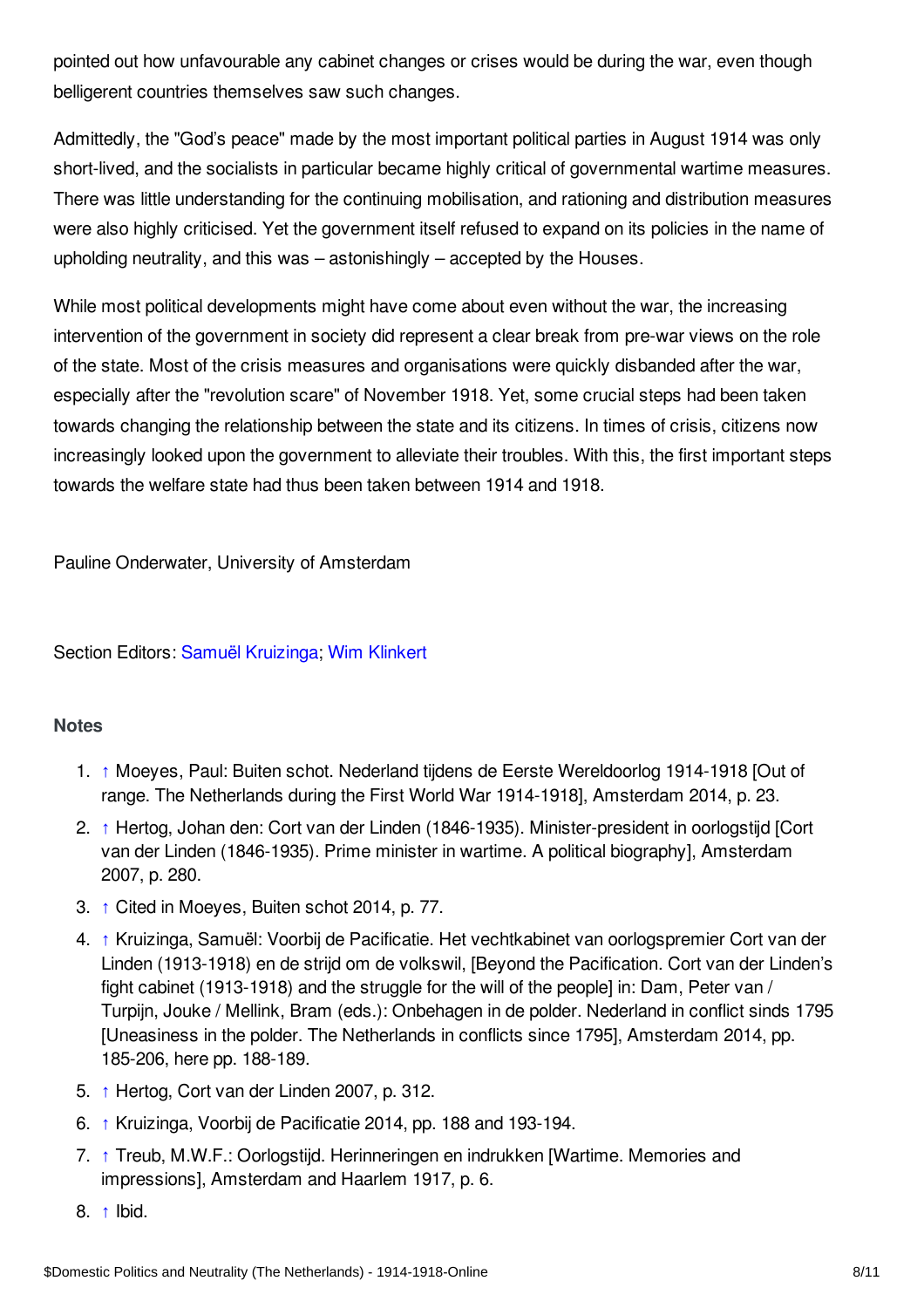- <span id="page-8-0"></span>9. [↑](#page-2-5) Wolffram, Dirk Jan: Vrij van wat neerdrukt en beklemt. Staat, gemeenschap en sociale politiek (1870-1918) [Free from that which weighs down and oppresses. State, community and social politics (1870-1918)], Amsterdam 2003, p. 19.
- <span id="page-8-1"></span>10. [↑](#page-2-6) Kraaijestein, Martin: Lokale noden en lokaal beleid [Local needs and local policy], in: Binneveld, Hans et al. (eds.): Leven naast de catastrofe. Nederland tijdens de Eerste Wereldoorlog [Living next to catastrophe. The Netherlands during the First World War], Hilversum 2001, pp. 63-78, here p. 64.
- <span id="page-8-2"></span>11. [↑](#page-2-7) Moeyes, Buiten schot 2014, pp. 189-191.
- <span id="page-8-3"></span>12. [↑](#page-2-8) Kruizinga, Samuël: Folkert Evert Posthuma 1874-1943. 'Heere God? Straf Posthema' [Folkert Evert Posthuma 1874-1943. 'Lord God? Punish Posthema'], in: Klinkert, Wim / Kruizinga, Samuël / Moeyes, Paul (eds.): Nederland Neutraal. De Eerste Wereldoorlog 1914- 1918 [The neutral Netherlands. The First World War], Amsterdam 2014, pp. 225-280, here pp. 229-230.
- <span id="page-8-4"></span>13. [↑](#page-3-0) Moeller, Robert: Dimensions of Social Conflict in the Great War. The View From the German Countryside, in: Central European History 14 (1981); Moeyes, Buiten schot 2014, pp. 330-333.
- <span id="page-8-5"></span>14. [↑](#page-3-1) Moeyes, Buiten schot 2014, p. 194.
- <span id="page-8-6"></span>15. [↑](#page-3-2) Huygens ING, Instellingen en Personen, Koninklijk National Steuncomité, online: [http://resources.huygens.knaw.nl/socialezekerheid/instellingen\\_en\\_personen/show\\_long/KonN](http://resources.huygens.knaw.nl/socialezekerheid/instellingen_en_personen/show_long/KonNationaalSteuncomite) ationaalSteuncomite (retrieved: 21 March 2018).
- <span id="page-8-7"></span>16. [↑](#page-3-3) Moyes*,* Buiten schot 2014, p. 219; Kruizinga, Samuël: Economische politiek. De Nederlandsche Overzee Trustmaatschappij (1914-1919) en de Eerste Wereldoorlog [Economical politics. The Netherlands Oversea Trust Company (1914-1919) and the First World War], Zutphen 2011.
- <span id="page-8-8"></span>17. [↑](#page-3-4) Kroeze, D.B.R.: Een kwestie van politieke moraliteit. Politieke corruptieschandalen en goed bestuur in Nederland, 1848-1940 [A matter of political morality. Politcal corruption scandals and good government in the Netherlands, 1848-1940], Amsterdam 2013, chapter III.
- <span id="page-8-9"></span>18. [↑](#page-3-5) Kraaijestein, Lokale noden, pp. 69-70.
- <span id="page-8-10"></span>19. [↑](#page-3-6) Ibid., p. 70.
- <span id="page-8-11"></span>20. [↑](#page-4-1) Moeyes, Buiten schot 2014, pp. 336-337.
- <span id="page-8-12"></span>21. [↑](#page-4-2) Elout, C.K.: De nederlandsche oorlogspsyche [The Dutch war psyche], in: Brugmans, H. (ed.): Nederland in den oorlogstijd. De geschiedenis van Nederland en van Nederlandsch-Indië tijdens den oorlog van 1914 tot 1919, voor zoover zij met dien oorlog verband houdt [The Netherlands in wartime. The history of the Netherlands and the Dutch East Indies during the war from 1914 to 1919, insofar as it relates to said war]*,* Amsterdam 1920, pp. 353-369, here p. 365.
- <span id="page-8-13"></span>22. [↑](#page-5-1) Wijne, Johan S.: De 'vergissing' van Troelstra [Troelstra's 'mistake'], Hilversum 1999, p. 23.
- <span id="page-8-14"></span>23. [↑](#page-5-2) Blom, Ron / Stelling, Theunis: Niet voor God en niet voor het Vaderland. Linkse soldaten, matrozen en hun organisaties tijdens de mobilisatie van '14-'18 [Not for God and not for our home country. Left-wing soldiers, sailors, and their organisations during the '14-'18 mobilisation], Soesterberg 2004, p. 210, 223.
- <span id="page-8-15"></span>24. [↑](#page-5-3) Cited in Scheffer, H.J.: November 1918. Journaal van een revolutie die niet doorging [November 1918. Journal of a revolution that did not take place], Amsterdam 1968, p. 114.
- <span id="page-8-16"></span>25. [↑](#page-5-4) Does, J.C.: Als 't moet. November 1918 en de Bijzonder Vrijwillige Landstorm [When necessary. November 1918 and the Extroardinary Voluntary *Landstorm* Corps], The Hague 1959, p. 70.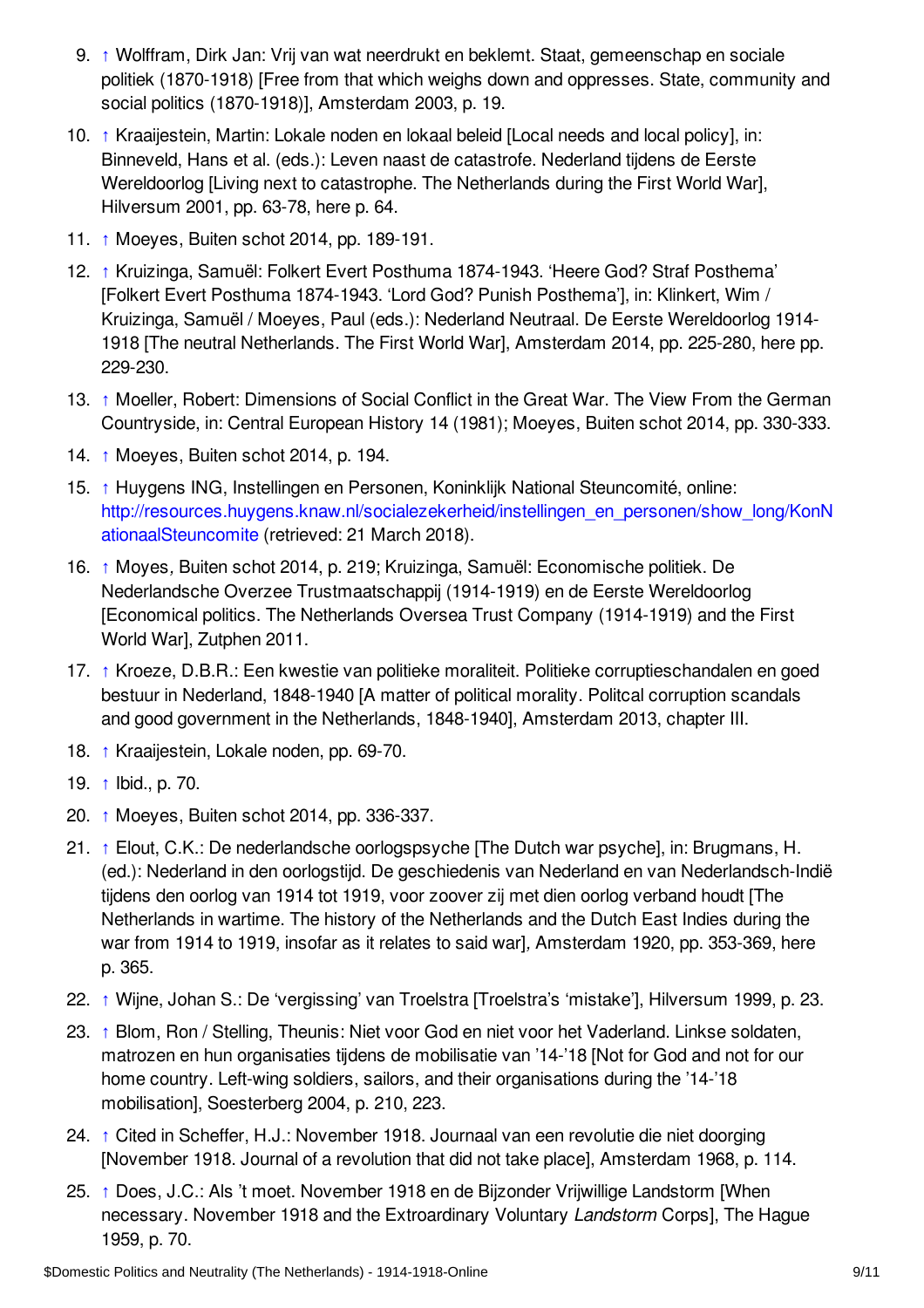- <span id="page-9-1"></span>26. [↑](#page-5-5) Blom / Stelling, Niet voor God en niet voor het Vaderland 2004, pp. 29-31.
- <span id="page-9-2"></span>27. [↑](#page-6-1) Cited in Moeyes, Paul: Minister van Verzoening, in: *Historisch Nieuwsblad* 6 (2008), online: <https://www.historischnieuwsblad.nl/nl/artikel/27827/minister-van-verzoening.html> (retrieved: 7 June 2018).
- <span id="page-9-3"></span>28. [↑](#page-6-2) See, for instance, Loots, Jasper: Voor het volk, van het volk. Van districtenstelsel naar evenredige vertegenwoordiging[For the people, from the people. From a district system to proportional representation], Amsterdam 2004, p. 65.
- <span id="page-9-4"></span>29. [↑](#page-6-3) Hertog, Cort van der Linden 2007.
- <span id="page-9-5"></span>30. [↑](#page-6-4) See Loots, Voor het volk, van het volk 2004.

#### <span id="page-9-0"></span>**Selected Bibliography**

Blom, Ron / Stelling, Theunis: **Niet voor God en niet voor het Vaderland. Linkse soldaten, matrozen en hun organisaties tijdens de mobilisatie van '14-'18 (Not for God and not for the fatherland. Leftist soldiers, sailors and their [organisations](https://encyclopedia.1914-1918-online.net/bibliography/B8RAXFJV) during the mobilisation of '14-'18)**, Soesterberg 2004: Uitgeverij Aspekt.

Hertog, Johan den: **'Stille politiek' en de pacificatie van 1917 ('Silent politics' and the 1917 [pacification\)](https://encyclopedia.1914-1918-online.net/bibliography/4PYP24ED)**, in: Boss, Dennis / Ebben, Maurits Alexander / Velde, Henk te (eds.): Harmonie in Holland? Het poldermodel van 1500 tot nu (Harmony in Holland? The polder model from 1500 until now), Amsterdam 2007: Bert Bakker, pp. 176-193, 259-261.

Hertog, Johan den: **Cort van der Linden (1846-1935). [Minister-president](https://encyclopedia.1914-1918-online.net/bibliography/VBPEET6D) in oorlogstijd. Een politieke biografie (Cort van der Linden (1846-1935). Prime minister in wartime. A political biography)**, Amsterdam 2007: Boom.

Kraaijestein, Martin: **Lokale noden en lokaal beleid (Local needs and local policy)**, in: Binneveld, Hans / Kraaijestein, Martin / Roholl, Marja (eds.): Leven naast de catastrofe. Nederland tijdens de Eerste [Wereldoorlog](https://encyclopedia.1914-1918-online.net/bibliography/CX3L76H6) (Living next to the catastrophe. The Netherlands during the First World War), Hilversum 2001: Verloren, pp. 63-78.

Kruizinga, Samuël: **Overlegeconomie in oorlogstijd. De Nederlandsche Overzee [Trustmaatschappij](https://encyclopedia.1914-1918-online.net/bibliography/KHCMQ33D) en de Eerste Wereldoorlog (Managing the war economy. The Netherlands Oversea Trust Company and the First World War)**, Zutphen 2012: Walburg Pers.

Kruizinga, Samuël: **Voorbij de Pacificatie. Het vechtkabinet van [oorlogspremier](https://encyclopedia.1914-1918-online.net/bibliography/KLYIM6BL) Cort van der Linden (1913-1918) en de strijd om de volkswil (Beyond the pacification. Cort van der Linden's fight cabinet (1913-1918) and the struggle for the will of the people)**, in: Dam, Peter van / Mellink, Bram / Turpijn, Jouke (eds.): Onbehagen in de polder. Nederland in conflict sinds 1795 (Uneasiness in the polder. The Netherlands in conflicts since 1795), Amsterdam 2014: Amsterdam University Press, pp. 185-206.

Kruizinga, Samuël: **Folkert Evert Posthuma 1874-1943. 'Heere God? Straf Posthuma' (Folkert Evert Posthuma 1874-1943. 'Lord God? Punish Posthema')**, in: Klinkert, Wim / Kruizinga, Samuël / Moeyes, Paul (eds.): Nederland neutraal. De Eerste [Wereldoorlog](https://encyclopedia.1914-1918-online.net/bibliography/UV4SXAK4) 1914-1918 (The neutral Netherlands. The First World War 1914-1918), Amsterdam 2014: Boom, pp. 225-280.